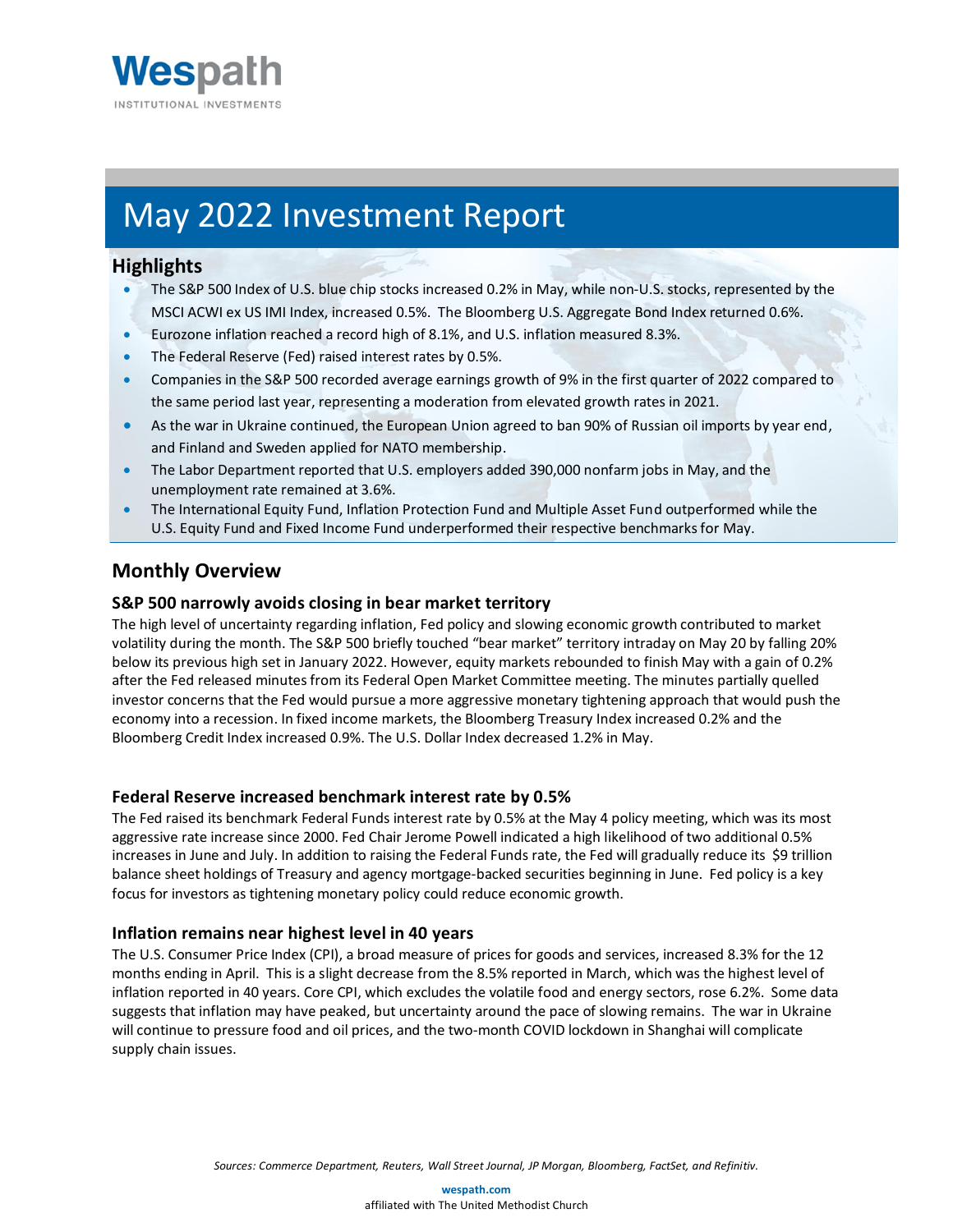# **Market Performance**



*Source: FactSet, as of May 31, 2022.*

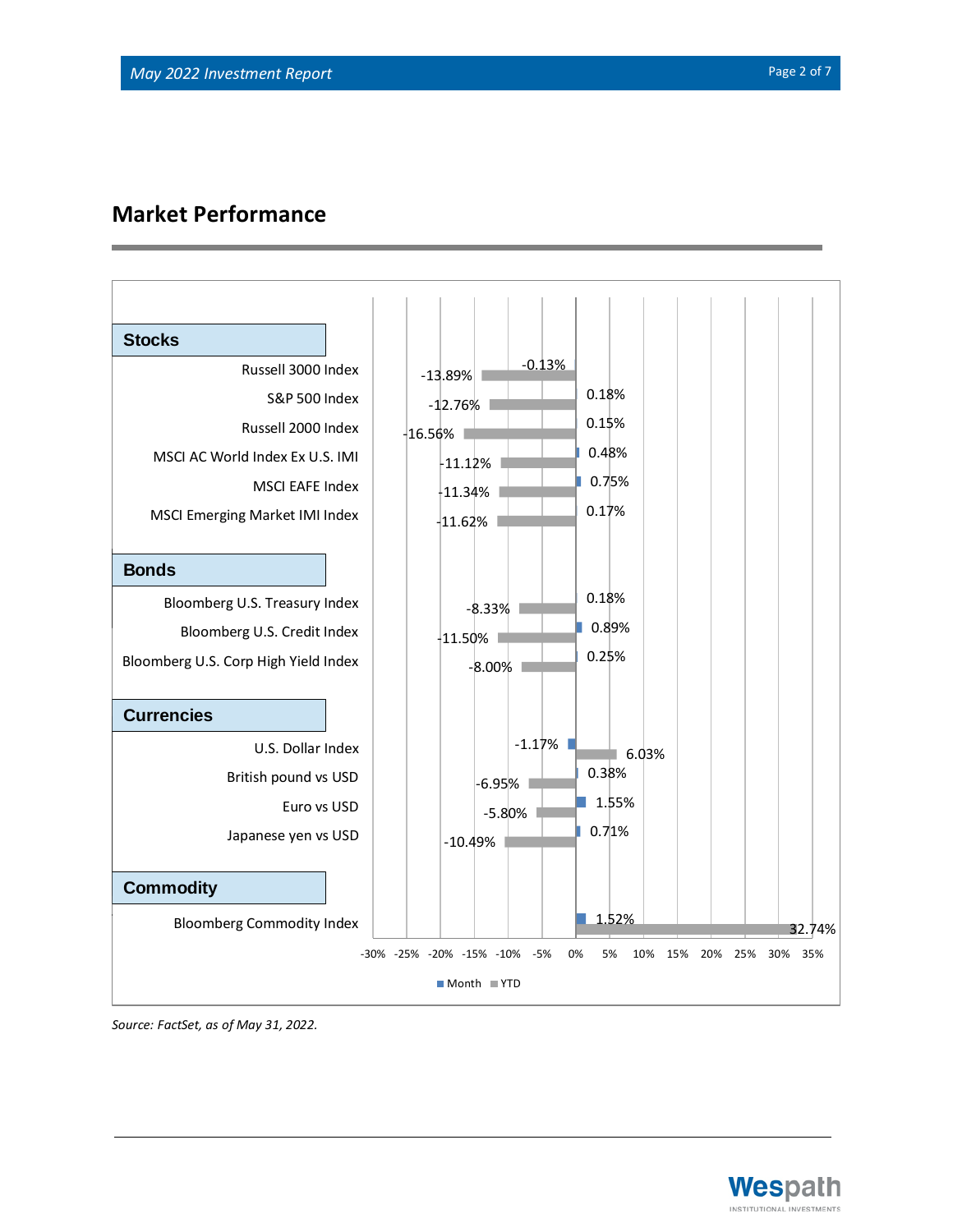

- The US is currently facing higher inflation than other developed countries. The UK and Eurozone have experienced substantial increases in inflation over the last few months, in part due to the ongoing war in Ukraine.
- President Biden stated it is the primary responsibility of the Fed to control inflation. He noted lowering gas prices, fixing supply chains and reducing the federal deficit are additional tools to control inflation over the next few months.



*Source: FactSet; U.S Bureau of Labor Statistics; The Conference Board; Federal Reserve Bank of St. Louis; Bureau of Economic Analysis; National Realtors Association.*

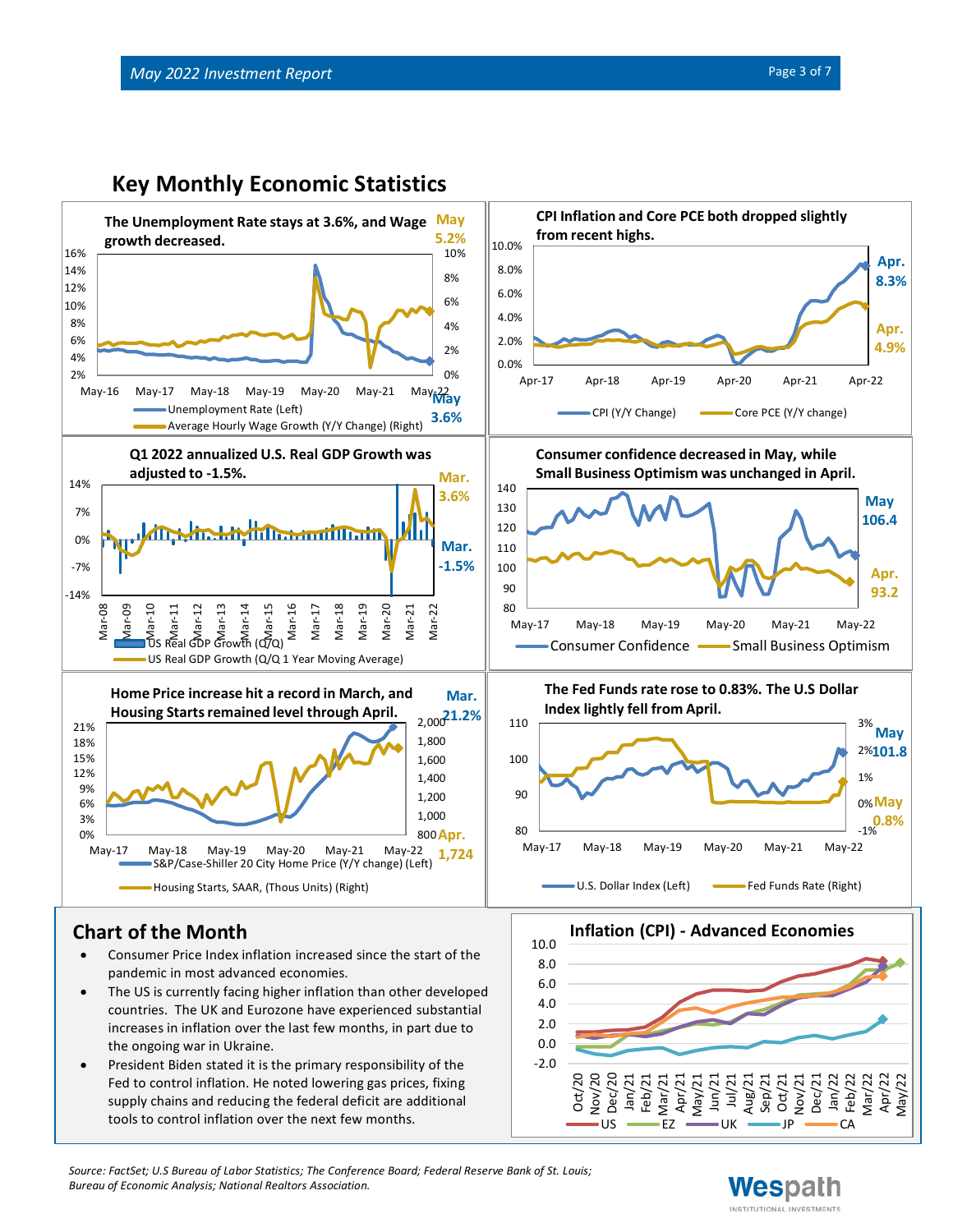# **Investment Fund Review (Net-of-Fees Performance)<sup>i</sup>**

# *Equity Funds*

#### **US Equity Fund – I Series**

| l Fund                             | <b>May</b> | <b>YTD</b> |
|------------------------------------|------------|------------|
| US Equity Fund - I Series (USEF-I) | $-0.28%$   | $-14.73%$  |
| <b>Russell 3000 Index</b>          | $-0.13%$   | $-13.89%$  |
| Difference (percentage points)     | $-0.15$    | $-0.84$    |

- During the month, the fund underperformed its benchmark mainly due to write-downs in a number of private equity investments and an overweight to small- and mid-cap growth stocks. To a lesser extent, an underweight to poor performing mega-cap technology companies contributed positively to relative performance.
- Year to date, the fund's underweight to mega-cap technology stocks, and dedicated holdings in alternatives, contributed positively to benchmark-relative performance. An overweight to small- and mid-cap growth companies, investments in other growth-oriented stocks, and stocks excluded in accordance with WII's Exclusions Policy (described [here\)](https://www.wespath.com/sustainable-investment/investment-exclusions) detracted from performance.

#### **International Equity Fund – I Series**

| <b>Fund</b>                                     | <b>May</b> | <b>YTD</b> |
|-------------------------------------------------|------------|------------|
| International Equity Fund - I Series (IEF-I)    | $+0.70%$   | $-16.00\%$ |
| MSCI ACWI ex U.S. Investable Market Index (Net) | $+0.48%$   | $-11.12%$  |
| Difference (percentage points)                  | $+0.22$    | $-4.88$    |

- During the month the fund outperformed its benchmark. During the period, active growth-oriented strategies detracted from relative performance, while the fund's fair market valuation policy (described [here\)](https://www.wespath.org/Fund-Performance/SVCEF#fund-detail-tabs-risk) contributed positively to performance.
- Year to date, the fund underperformed its benchmark mainly due to poor performing investments held by growth-oriented active managers. Specifically, poor performing investments in e-commerce platform companies were meaningful detractors.

## **US Equity Index Fund – I Series**

| <b>Fund</b>                     | <b>May</b> | <b>YTD</b> |
|---------------------------------|------------|------------|
| US Equity Index Fund - I Series | $-0.17%$   | $-14.16%$  |
| <b>Russell 3000 Index</b>       | $-0.13%$   | $-13.89%$  |
| Difference (percentage points)  | $-0.04$    | $-0.27$    |

• The US Equity Index Fund – I Series is a passively managed fund designed so that it closely matches the fund benchmark, less fees and expenses.

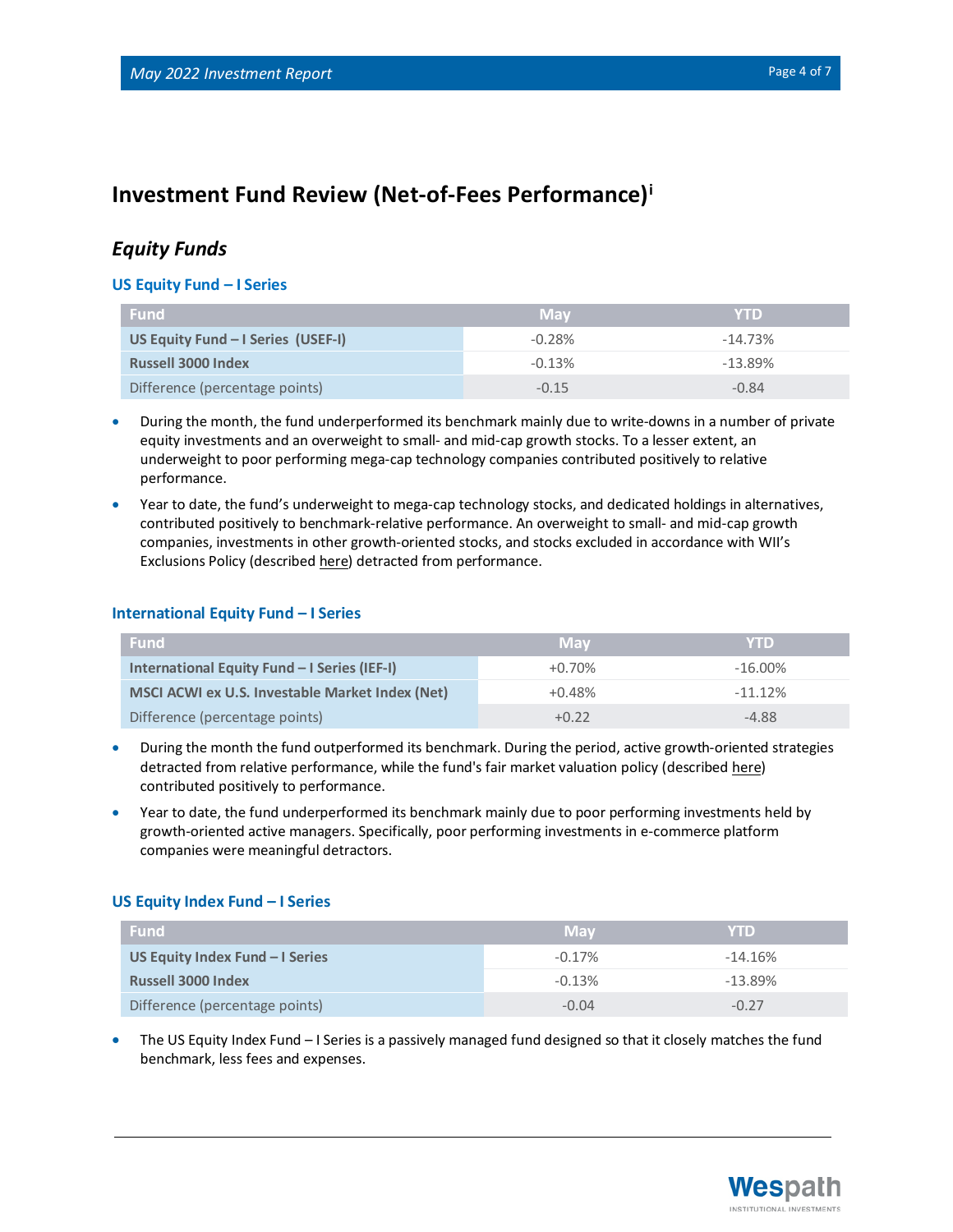# *Fixed Income Funds*

## **Fixed Income Fund – I Series**

| <b>Fund</b>                                   | <b>May</b> | <b>YTD</b> |
|-----------------------------------------------|------------|------------|
| Fixed Income Fund - I Series (FIF-I)          | $+0.24%$   | $-9.30\%$  |
| <b>Barclays U.S. Universal (ex MBS) Index</b> | $+0.38%$   | $-9.66%$   |
| Difference (percentage points)                | $-0.14$    | $+0.36$    |

- In May, the allocation to emerging market debt added to relative performance, but allocations to global developed country bonds detracted. Managers' security and sector selection detracted for the period.
- Year to date, the fund outperformed its benchmark. The allocation to emerging market debt and investmentgrade rated corporate bonds detracted from relative performance. The fund's allocation to US agency commercial mortgage-backed securities, global bonds, alternatives, and Positive Social Purpose Lending Program positively contributed to relative performance. Managers' security and sector selection were slightly negative for the period.

## **Inflation Protection Fund – I Series**

| <b>Fund</b>                                         | <b>May</b> | <b>YTD</b> |
|-----------------------------------------------------|------------|------------|
| <b>Inflation Protection Fund - I Series (IPF-I)</b> | $-0.63%$   | $-0.86%$   |
| <b>IPF-I Benchmark</b> <sup>ii</sup>                | $-2.39%$   | $-4.17%$   |
| Difference (percentage points)                      | $+1\,76$   | +3 31      |

- The fund's underweight allocation to UK inflation-linked securities was the largest contributor to positive benchmark-relative performance for the month and year-to-date periods.
- In May, the allocation to commodities and US & global inflation-linked bonds positively contributed to benchmark-relative performance. Manager selection was positive for the period. There were no material detractors to performance during the period.
- Year-to-date, allocations to commodities and senior secured corporate loans positively contributed to benchmark-relative performance. Allocations to US and emerging market inflation-linked bonds detracted from relative performance for the period.

#### **US Treasury Inflation Protection Fund – I Series**

| <b>Fund</b>                                      | <b>May</b> | <b>YTD</b> |
|--------------------------------------------------|------------|------------|
| US Treasury Inflation Protection Fund - I Series | $-1.21\%$  | $-6.56\%$  |
| <b>Barclays US Inflation Linked Bond Index</b>   | $-1.22\%$  | $-6.58\%$  |
| Difference (percentage points)                   | $+0.01$    | $+0.02$    |

• The US Treasury Inflation Protection Fund is a passively managed fund designed to closely match the performance of the fund benchmark less fees and expenses.

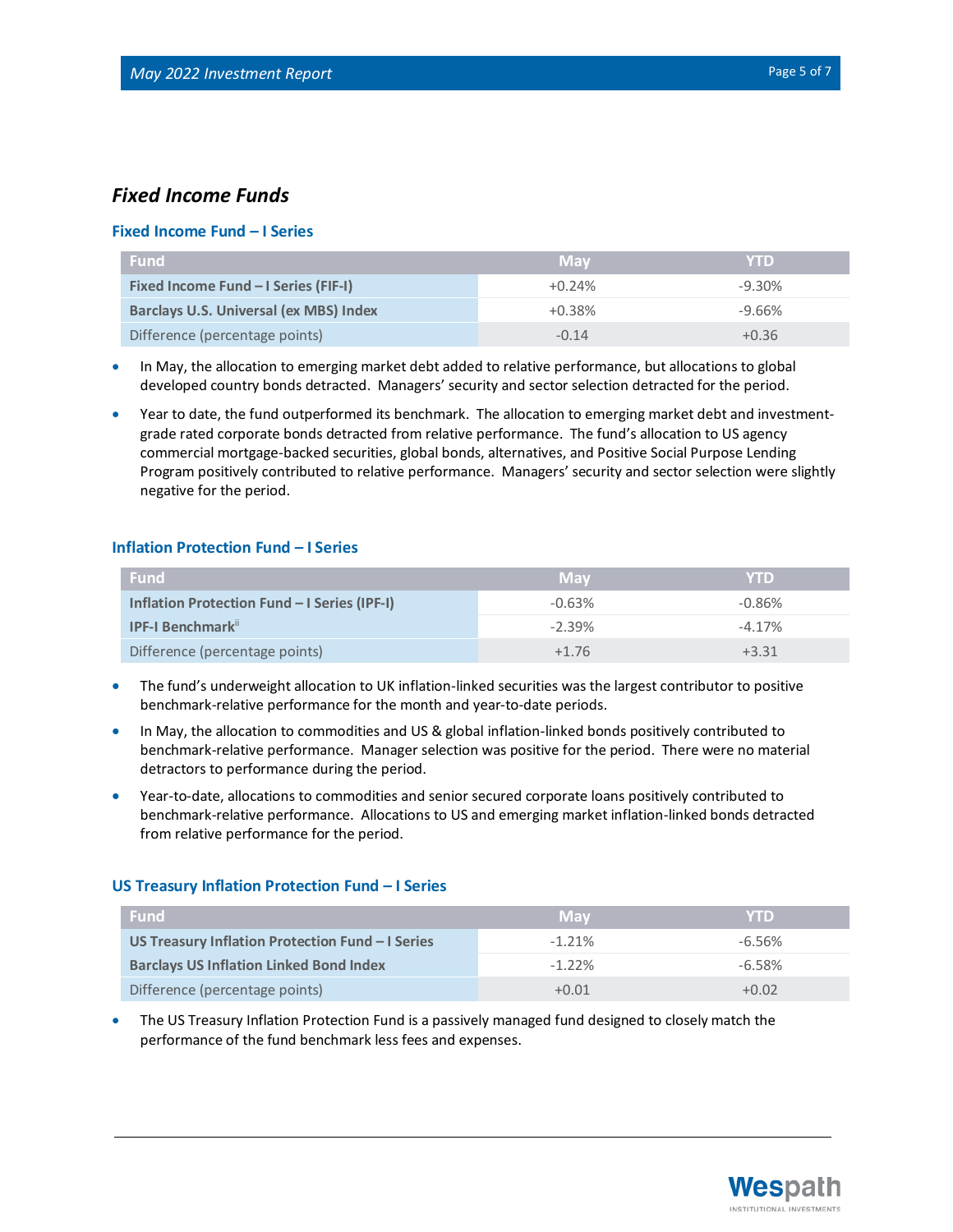# *Balanced Fund*

## **Multiple Asset Fund – I Series**

| l Fund'                                | May       | <b>YTD</b> |
|----------------------------------------|-----------|------------|
| Multiple Asset Fund – I Series (MAF-I) | $+0.11\%$ | $-12.34\%$ |
| <b>MAF-I Benchmark</b> ii              | $-0.05\%$ | $-11.00\%$ |
| Difference (percentage points)         | $+0.16$   | $-1.34$    |

- During the month, IPF-I and IEF-I positively contributed to benchmark-relative performance, but FIF-I and USEF-I detracted from benchmark-relative performance.
- Year to date, FIF-I and IPF-I positively contributed to benchmark-relative performance, but USEF-I and IEF-I detracted from benchmark-relative performance.